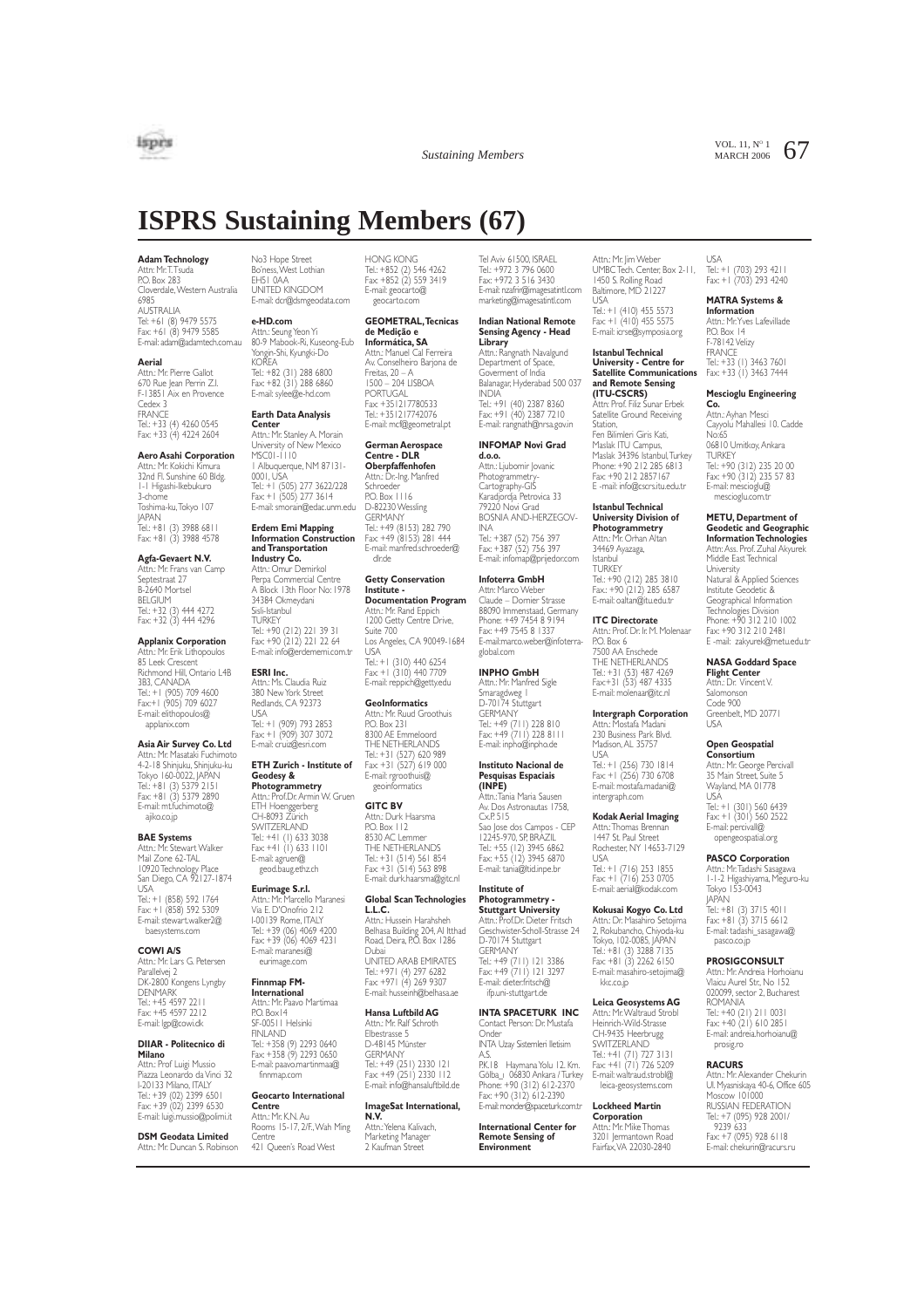# 68 VOL. 11,  $N^{\circ}$  1

Attn.: Irina Vladimirskaia R&D Center 22/5 Lva Tolstogo Street, Moscow, 119021 RUSSIAN FEDERATION Tel.: +7 (095) 246-3853, 939-5640 Fax: +7 (095) 246-2593, 939-4284 E-mail: info@scanex.ru

**ScanEx**

# **SeaGate Institute of**

**Technology**<br>Attn.: Madhur K. Shrestha,<br>President<br>Kupondole 10, Lalitpur, PO 8975 epc 1557 Kathmandu, NEPAL Tel.: +977 (1) 537231 Fax: +977 (1) 220161 E-mail: Seagate92@wlink.com.np

### **Selcuk Universitesi**

Attn.: Prof. Dr Ferruh Yıldız Mühendislik Fakültesi Fotogrametri Anabilim Dalı Alaattin Keykubat Kampusu 42075 Selcuklu-Konya TURKEY Tel.: + 90 (332) 223 1942

# E-mail: fyildiz@selcuk.edu.tr

**Sensor Systems Inc.** Attn.: Mr.Wes Sullivan 103A Carpenter Drive Sterling,VA 20165 USA Tel.: +1 (703) 437 7651 Fax: +1 (703) 437 0039 E-mail: wes.sullivan@

sensor. com

#### **Sociètè des Etudes de Projects et Rèalisation des Travau x S.A.R.L. (SEPRET)** Attn.: Mr. Muhammed al Masaoudi Angles Rues Ibn Al Khatib et Taib AL Alami Residence Zinch, Appt. No1 Rabat C.P. 10000,

**MOROCCO** Tel.: +212 3726 0893 Fax.: +212 3770 4511 E-mail: sepret@menara.ma

# **SOVINFORMSPUTNIK**

Attn.: Mr. Alexey S. Movlyav 47 Leningradskiy Prospect Moscow 125167

RUSSIAN FEDERATION Tel.: +7 (095) 943 0757 Fax: +7 (095) 943 0585 E-mail: common@ sovinformsputnik.com

**Space Imaging Inc.** 12076 Grant Street Thornton, CO 80241-3102 USA Tel.: +1 (303) 254 2000

#### Fax: +1 (303) 254 2215 **SPOT Image** Attn.: Anne-Marie Bernard 5 Rue des Satellites P.O. Box 14359 F-31030 Toulouse, Cedex 4 FRANCE Tel.: +33 (5) 6219 4040 Fax: +33 (5) 6219 4011 E-mail: anne.marie.bernard@ spotimage.fr

#### **Supresoft Inc.** Sonia Ding

15th Floor, FangYuan Mansion, No.56, Zhongguancun Avenue South, Haidian District Beijing 100044 **CHINA** 

Tel.: +86 (10) 8802 6655 Fax: +86 (10) 8802 6600 E-mail: marketing@ supresoft. com.cn

**Sustaining Members** 

# **TopEye AB** Attn.: Mr. Hakan Sterner PL 2005 S-423 73 Save SWEDEN Tel.: +46 (31) 926 005 Fax: +46 (31) 926 621 E-mail: Hakan@topeye.com

**Topol Software** Attn.: Frantisek Pivnicka Fantova 1791/14 155 00 Prague 5 CZECH REPUBLIC Tel.: +420 (251) 564 005 Fax: +420 (251) 563 003 E-mail: topol@topol.cz

### **University College London - Dept. of Geomatic Eng.** Attn.: Prof. Ian Dowman Gower Street<br>London WCLE ART London WC1E 6BT UNITED KINGDOM Tel.: +44 (20) 7679 7226 Fax: +44 (20) 7380 0453

E-mail: idowman@ge.ucl.ac.uk

#### **University of Architecture, Civil Engineering and Geodesy**

Faculty of Geodesy Attn.: Borislav Marinov Hristo Smirnenski blvd. Sofia, 1046, Bulgaria, Tel./Fax: (359 2) 66 22 01 E-mail: marinovb\_fgs@uacg.bg

#### **University of Newcastle upon Tyne** School of Civil Engineering and Geosciences Attn.: Jon. Mills Tyne and Wear NE1 7RU UNITED KINGDOM Tel.:+44 (191) 222 6502 Fax:+44 (191) 222 5393 E-mail: j.p.mills@ncl.ac.uk

**University of New South Wales - School of Surveying and SIS** Attn.: Prof. John C.Trinder Sydney, New South Wales

2052 AUSTRALIA Tel.: +61 (2) 9385 4197 Fax: +61 (2) 9313 7493 E-mail: j.trinder@unsw.edu.au

#### **University Teknologi Malaysia, Fakulti Kejuruteraan Sains Geoinformasi**

Attn.: Prof. Dr Mohd Ibrahim Seeni Mohd 81310 UTM Skudai Johor Darul Ta'zim MALAYSIA

Tel.: +60 (7) 5530 800 Fax.: +60 (7) 556 6163 E-mail: fksg@utmjb.utm.my

#### **Yildiz Technical University - Division of Photogrammetry and Remote Sensing**

Attn.: Professor Dr Ayhan Alkis Besiktas, Istanbul TURKEY Tel.: +90 (212) 258 51 40 Fax: +90 (212) 261 20 02 E-mail: alkis@yildiz.edu.tr

# **Profile of New Sustaining Members**

# **GEOMETRAL, Técnicas de Medição e Informática, S.A.**

**GEOMETRAL,Técnicas de Medição e Informática, S.A.**, established since 1985. Its social purpose is to "render services and consultancy in the ambit of research and management of natural resources, renewable and non renewable and also, the development of activities related to data processing to support inventories, inquiries, and engineering projects. Namely, its observation and control, using for that Spatial and Aerial Remote Sensing, Photogrammetry, Direct Measurement, Calculus and Statistics, as well as importation, representation and commercialization of that kind of services and, also equipments and products with the same purposes."

**GEOMETRAL**, incorporates a highly skilled staff working in the areas of geographical engineering, computer sciences, rural and urban planning, photogrammetry, satellite image processing, remote sensing and common earth sciences.

This combined expertise is the main reason for the company's widely diversified activity and its contributions to the development of modern land management technologies.

**GEOMETRAL's** effort in applying informational technology to cartography, gave a new incentive to the conventional area of activities (mapping and site surveying) and developed new markets for digital cartography: cartographic products for planning or to support decisions,

urban and rural inventories, environmental studies, rural and urban cadastre, facilities mapping.

**GEOMETRAL**, is one of the major cartographic data supplier for Municipalities, Public Works Companies, Urban and Rural Planning Institutions in Portugal.

Besides the main activity of the company, **GEOMETRAL** is also the portuguese representative of Satellite Images (Landsat, ERS-1, MOSS and NOOA) and has agreements for the distribution of software to support Geographical Information Systems.

## **Cooperation agreements**

GEOMETRAL's concern with research, development and technical capability, was formed in the basis of several Cooperation Agreements with:

- The National Agronomics Station, the Rebelo e Silva Chemical Agricultural Lab and the Forestal Institute, in the ambit of specific projects.
- The National Engineering and Industrial Technology Institute - NEITI and the Investigation and Development Company - IDC that lead to the settlement of the SATCART consortium, responsible for the introduction in Portugal of the high resolution image and satellite processing technology and that has been executing several projects of I&D subsidized by NATO/SFS, JNICT and EU.
- The University of Évora.
- The Earth and Space Science Institute (ESCI), to develop treatment techniques for geophysics information.



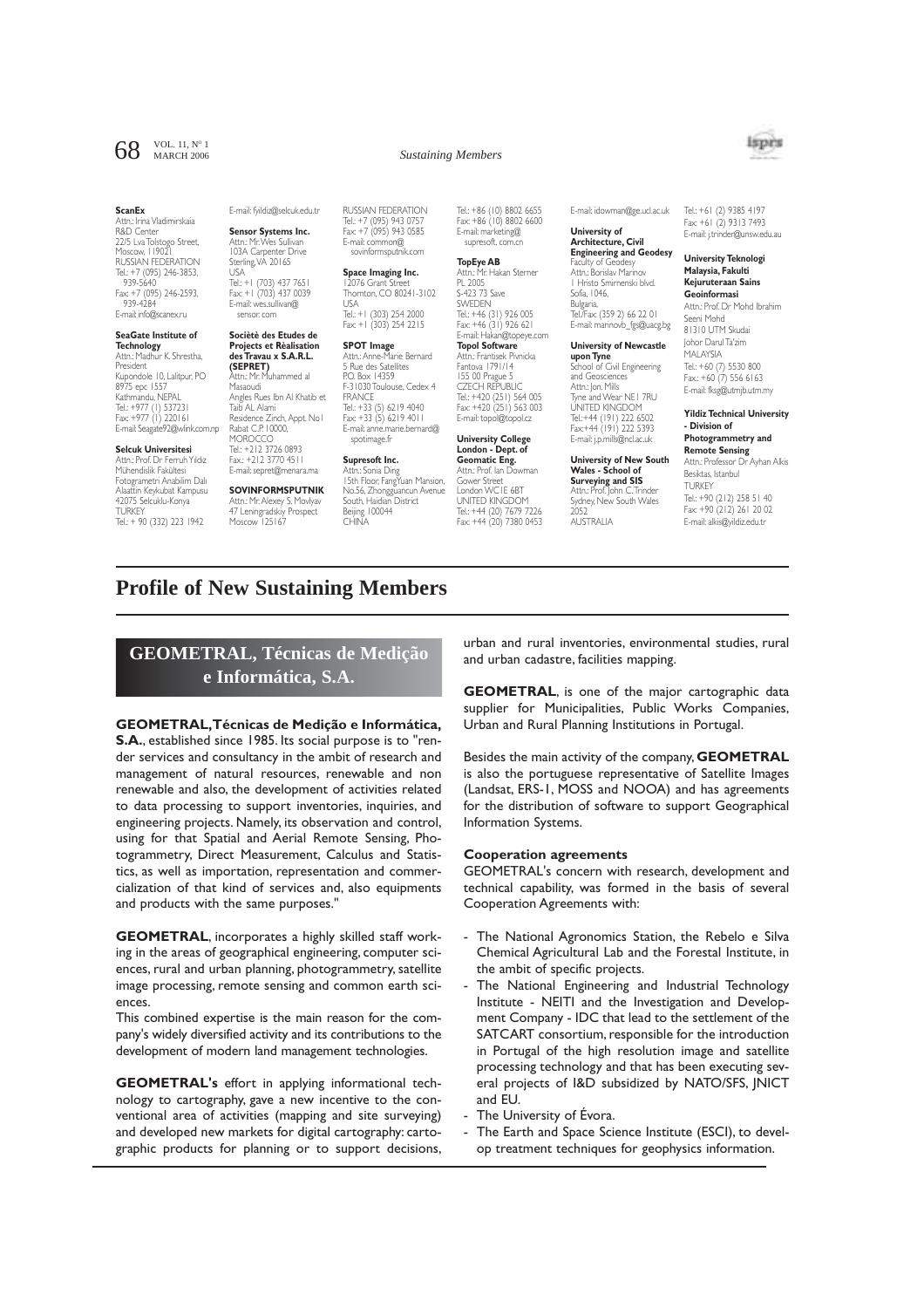

- The Cartography and Cadastre Institute of Angola.

#### **Managing information**

**GEOMETRAL** is a private company settled by public deed on 6th May 1985, on the 9th Notary's Office in Lisbon.

V.A.T. n. º PT 501590145.

Registered in the National Register n. º 7512.

Capital: 300.000,00 Euros.

Head-office: Geometral, SA Av. Cons. Barjona de Freitas, N. º 20 A, 1500 – 204 Lisboa, Portugal. Phone: + 351 217742077/76 Fax: + 351 217780533

Office : Geometral Bulgaria, EOOD 9,Treti Mart Street, 2700 Blagoevgrad, Bulgaria Phone : +359 73831567 Fax : +359 73887947 Homepage: http://www.geometral.pt e-mail: administracao@geometral.pt

**GEOMETRAL** has the letter-patent N°15/96 CT given out by the Portuguese Institute of Cartography and Cadastre, published on Diário da República in 21/06/96 and renewed in 3/10/01, for the accomplishment of activities as Topography and Leveling, Aerial Triangulation, Photogrammetic Restitution, Numbering of Cartographic Information, Data Processing, Orthorectification.

**GEOMETRAL** has the letter-patent N.º 14/989 CD given out by the Portuguese Institute of Cartography and Cadastre, for the accomplishment of activities in the domain of the Urban and Rural Cadastre.

**GEOMETRAL** has the Certificate Registration N.º PT 02 51602.0 given out by SGS ICS, since January 2002, that certifies the quality system has been assessed and registered as meeting the requirements of NP EN ISO 9001:2000. The scope of registration is the activities of Cartography, Cadastre and Remote Sensing.

# **INFOTERRA GmbH**

Launched in January 2001, Infoterra GmbH is a 100% owned subsidiary of EADS Astrium, Europe's leading satellite company, Infoterra GmbH was specifically founded to prepare and conduct the commercial exploitation of TerraSAR-X,

Infoterra GmbH was formed by sptnning-off the 'Earth Observation Services' division of the former Astrium GmbH, Germany, and is part of the European Infoterra Group together with Infoterra Ltd. (former National Remote Sensing Centre Ltd. NRSC) in the United Kingdom. Together with the French Spot Image S.A., the Infoterra Group forms EADS Astrium's Earth Observation Services Group.

Today, Infoterra GmbH's staff Of 25 serves and supports both, public and private customers with geo-information on cartography, tand use / land cover, and forestry as well as - with a focus on GMES (Global Monitoring for Environment and Security) and thematic mapping services. Following the multi mission concept and based on a wide network of scientists, service providers, and end-users, Infoterra GmbH continuously develops new and ambitious processing procedures as wet I as products with improved information content,

Through creation of the InfoTerra/TerraSAR initiative in the late 90's, the Infoterra GmbH team has established the foundation for the market-derived business development approach for innovative commercial Earth observation. In 2004, Infoterra GmbH has started marketing the exclusive commercial exploitation of TerraSAR-X.

Infoterra GmbH supports the European GMES programme, which was initiated jointly by the European Space Agency (ESA) and the European Commission (EC), Infoterra understands this initiative as a major opportunity to provide operational geo-information

Infoterra is ISO9001:2000 and ISO 14001 certified and guarantees that all work is completed according to internationally accepted quality and environmental standards. Infoterra GmbH is a founding member of GEOkomm, a federation of the geo-information industry in Berlin/Brandenburg and is also represented in the German Association of Geo-Information Industries (Deutscher Dachverband der Geolnformstionswirtschaft 'DDGI'). Using these platforms, Infoterra GmbH is able to support the definition of industrial standards.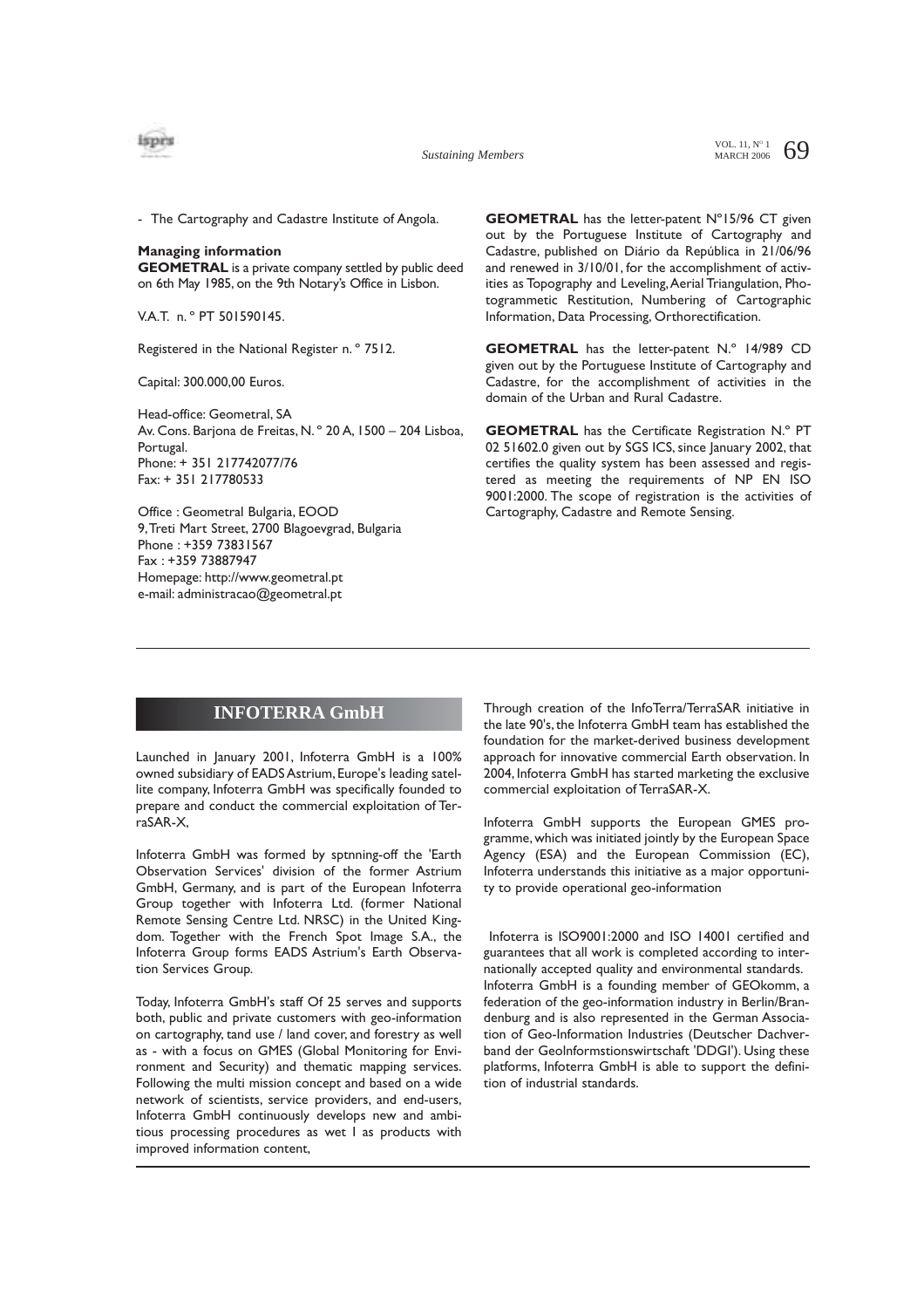isprs

# **METU, Department of Geodetic and Geographic Information Technologies**

Geodetic and Geographic Information Technologies (GGIT), which was established in 1998, is an interdisicplinary program leading to MS and PhD.The main purpose of the program is to provide graduate education and pursue research in Geographic Information Science (GIS), Remote Sensing (RS) and Space Geodesy(SG). The program is designed to meet the growing demands for skilled manpower at graduate level particularly in areas of digital mapping, satellite techniques, remote sensing techniques, spatial analysis, and Global Positioning Systems (GPS).The program emphasizes theoretical as well as applied multidiciplinary research. GGIT applications in integrated mapping; land use and resource planning; city planning; automated mapping; facility management; geological mapping; as well as integration of GIS with GPS and RS are emphasized.

Besides the graduate education, it is also aimed to gather researchers as well as practitioners, knowledge engineers and domain experts from allied disciplines from academia and industry who are working on various research fields of remote sensing, geographic information systems, spatial/spatio-temporal data mining, discuss recent developments, share hard-learned experiences, and shed light on future development of the related areas by organizing workshops, seminars, and taking parts in the related projects.

# **INTA SPACETUK**

INTA SPACETURK is founded by Cukurova Group and Uydusan SA and is the leading commercial producer of high-resolution satellite imagery and distrubutor of geographic information products and application services in Eurasia region. Our multi-source and multi-capable identity assures the best service to wide range of commercial, civil and government clients.

INTA SPACETURK executes the imaging rights of Space Imaging's Ikonos satellite in Eurasia.The imaging area is the communication cone of 4,600 km diameter, having the Regional Operations Center in Ankara, Turkey. Ikonos is the first commercial 82-centimeter resolution imagery satellite lunched in 1999. Products derived from Ikonos satellite are among the most sophisticated geographic information products commercially available in terms of clarity, resolution, spatial accuracy and content

The Company also performs imaging with SPOT 5 satellite. The 5-meter resolution SPOT-5 has an outstanding collection capability and oversampling methods enable users for 2.5-meter resolution. Products obtained from SPOT 5 satellite provide our customers imagery with high collection capabilities and reasonable resolutions at very affordable prices.

In addition to the outstanding quality of our products, Inta SpaceTurk is committed to fulfill its customers' requirements relating to application projects. Our production and project application groups, located in Golbasi Regional Operations Center and Bilkent University Technopark Site, serve the most customer-oriented, prompt and workable solutions.

On the other hand, INTA Spaceturk's year 2006 strategies include investment in large scale (1:1000 – 1:5000) digital photogrammetric map production by aerial photographs.

### PROJECT APPLICATIONS

Today most of the satellite images are used in Geographical Information System (GIS) projects on end-user level, rather than classical remote sensing projects. The main reason is up-to-date and cost-effective base data production, which is one of the most significant steps in GIS projects. In INTA SPACETURK, we have also initiated very important projects in engineering and Geographical Information Systems using not only our imaging tools and but also the collected images as 'inputs'. In the projects undertaken by our company, each and every step including

- Satellite imagery rectification and orthorectification
- Vector data generation on image
- Transformation of CAD data to GIS data
- Digitalization of non-digital maps and plots
- Topographical analysis
- 3D analysis
- Terrain vegetation utilization mapping
- Application software development
- System analysis and design
- Training

### is realized on a turn-key basis.

In INTA SPACETURK, we offer cost-effective and outcome-effective solutions to our customers by employing all these capabilities and abilities. Our satellite images can be used as end-products in dynamic and complex systems which are affected by a lot of factors such as agriculture, telecommunications, forestry, mapping-cadastre, transportation, local governments and disaster management; furthermore they can be used as inputs in projects carried out by our company and offered to our customers as solutions. Two important examples to such projects include the Disaster Decision Support System (DDSS Package), Satellite Istanbul Guide and Kayseri Water and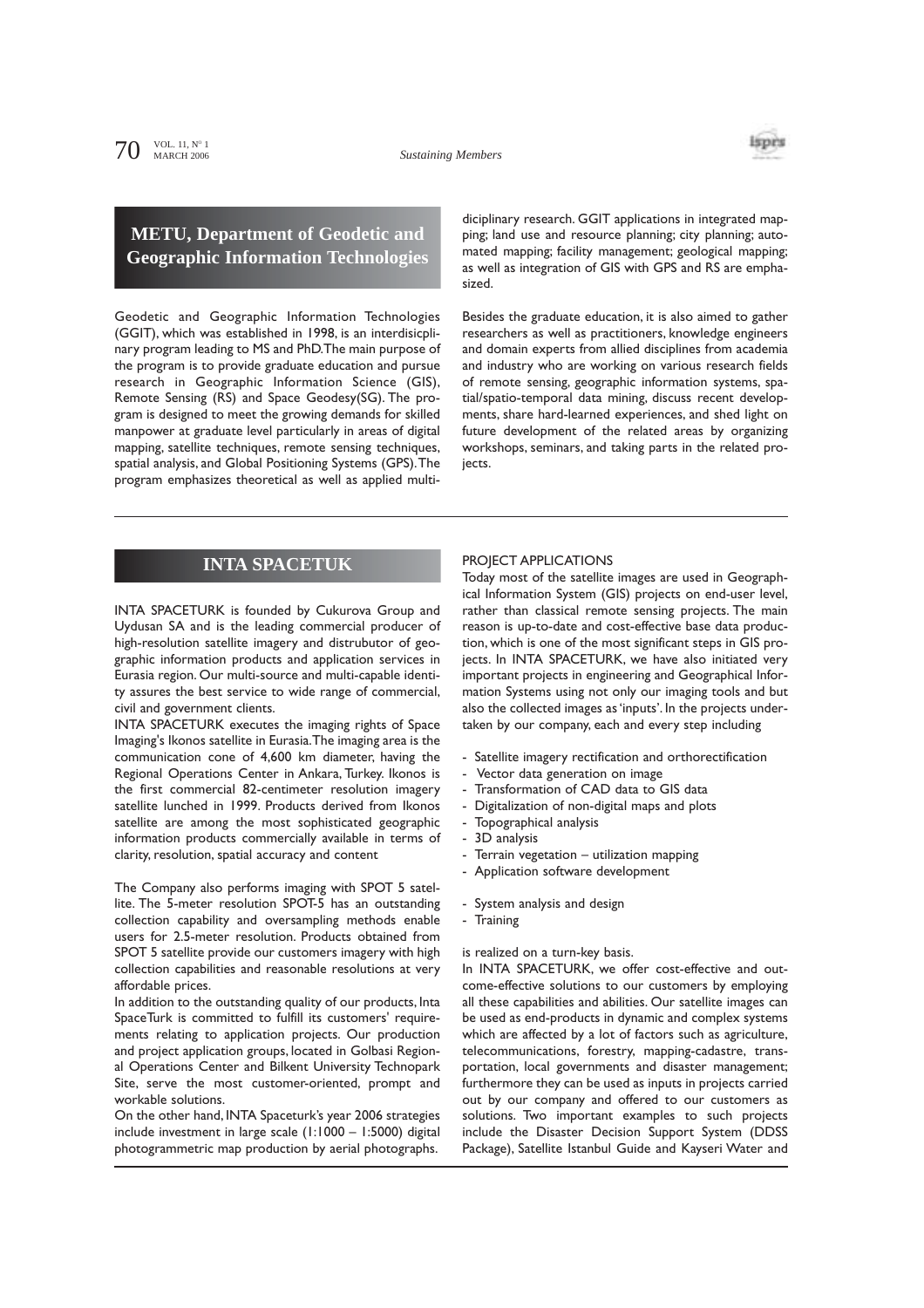

Sewer Services Administration (KASKI) Subscriber Information System projects developed by our company. In both projects, all phases from system analysis to development of application software and training were carried out by INTA SPACETURK.

At the local-government level, INTA SPACETURK has provided services for more than twenty municipalities, mostly of metropolitan cities.Although some of these services involved only the providing of base imagery, a lot of projects have been carried out to offer solutions particularly for subscriber tracking and infrastructural planning in water and sewer services administrations. The latest example to these is the Subscriber Tracking System project for Kayseri Water and Sewer Services Administration.

- Vector production of 90,000 buildings and 15,000 road segments with orthorectified IKONOS satellite imagery with a coordinate accuracy of 1 meter for the General Directorate of KASKI, a large institution providing services for roundly 90,000 buildings and 200,000 subscribers in a service area of 45,000 hectares
- Transfer on to digital environment of questionnaires which include 200,000 subscriber Information collected from site
- Transfer of all graphic data such as Settlement Plan, infrastructure maps to GIS environment and database entries
- Development of application software for approximately 30 units to ensure KASKI automation
- Query and analysis based on correlated database management of all data
- System integration and training phases have been carried out by INTA SPACETURK, with its own means.

Disaster Decision Support System (AKDS), is an integrated information management system developed by INTA SPACETURK. System data includes:

- IKONOS Satellite Imagery for production of updated base and graphic data
- Building information form, sketch information form and critical facilities information form data collected from the field

and other graphic data (geology, soil, telecom, electrification, oil-natural gas pipelines, etc.).This system, which we have produced based entirely on our own means, is composed of two sections, namely graphic and verbal, which incorporates all the necessary functions such as:

- New verbal and graphic data generation and editing,
- Single or interactive cross-query and reporting
- Locational analyses

### OTHER ACTIVITIES

Inta Space Systems, Inc. expands its market with new space sensors and new applications in its second year of operation. The Company gets access to SPOT 5 satellite in parallel to Ikonos, being a one-stop-shop for its customers. Jean-Marc Nasr, CEO of Spot Image and President of Inta signed SPOT Channel Partnership Agreement on September 29, 2003 in Istanbul. In addition to new sensors, Inta opens new software development office at Bilkent University Cyberpark to produce Location Based Services, a fast growing market mainly in wireless industry. These new approaches and developments are collected under Inta SpaceTurk brand name.

Inta SpaceTurk tasks Ikonos from its ground station in Ankara and collects 1-metre resolution imagery. 1:5000 scale maps and GIS requirements of most Turkish cities are fulfilled by Ikonos imagery. Imagery collection for Land Parcel Identification System Project in Poland and Rural Cadastral Project in Nahchivan of Azerbaijan performed in shortest time.As reported in the media, Inta SpaceTurk collected more than 200,000 sq.km of imagery before and during the Iraq War.

SPOT 5 satellite launched in 2003 by CNES of France and operated by Spot Image.The satellite collects 2.5 and 5.0 m resolution imagery. SPOT 5 has an outstanding capability of collecting large areas and enables low scale mapping with exceptional stereo collection capacity with HRS instrument.We will mainly utilite the Spot 5 products for the agriculture, forestry, environment and mapping markets. Inta SpaceTurk leads the Very High Resolution Imagery market in Europe, Middle East and Central Asia.

# **Istanbul Technical University - Centre for Satellite Communications and Remote Sensing (ITU-CSCRS)**

**Real-time and archived data and value added products from Turkish satellite receiving station** The mission of the CSCRS is to develop advanced remote sensing and satellite communications capabilities to meet the requirements of the scientific and operational community. Being a major centre of remote sensing expertise,

it has a specific mandate to increase remote sensing awareness in Turkey and the region.We aim to be a leading institution capable of organizing, managing, and executing research and applications projects for civil and military customers at the local, regional, national and international scales. The development of remote sensing and satellite communications skills for our customers and students is supported by comprehensive and tailored education programs.

The ITU-Satellite Ground Receiving Station (SAGRES) was established at the ITU-Maslak Campus in 1996 with